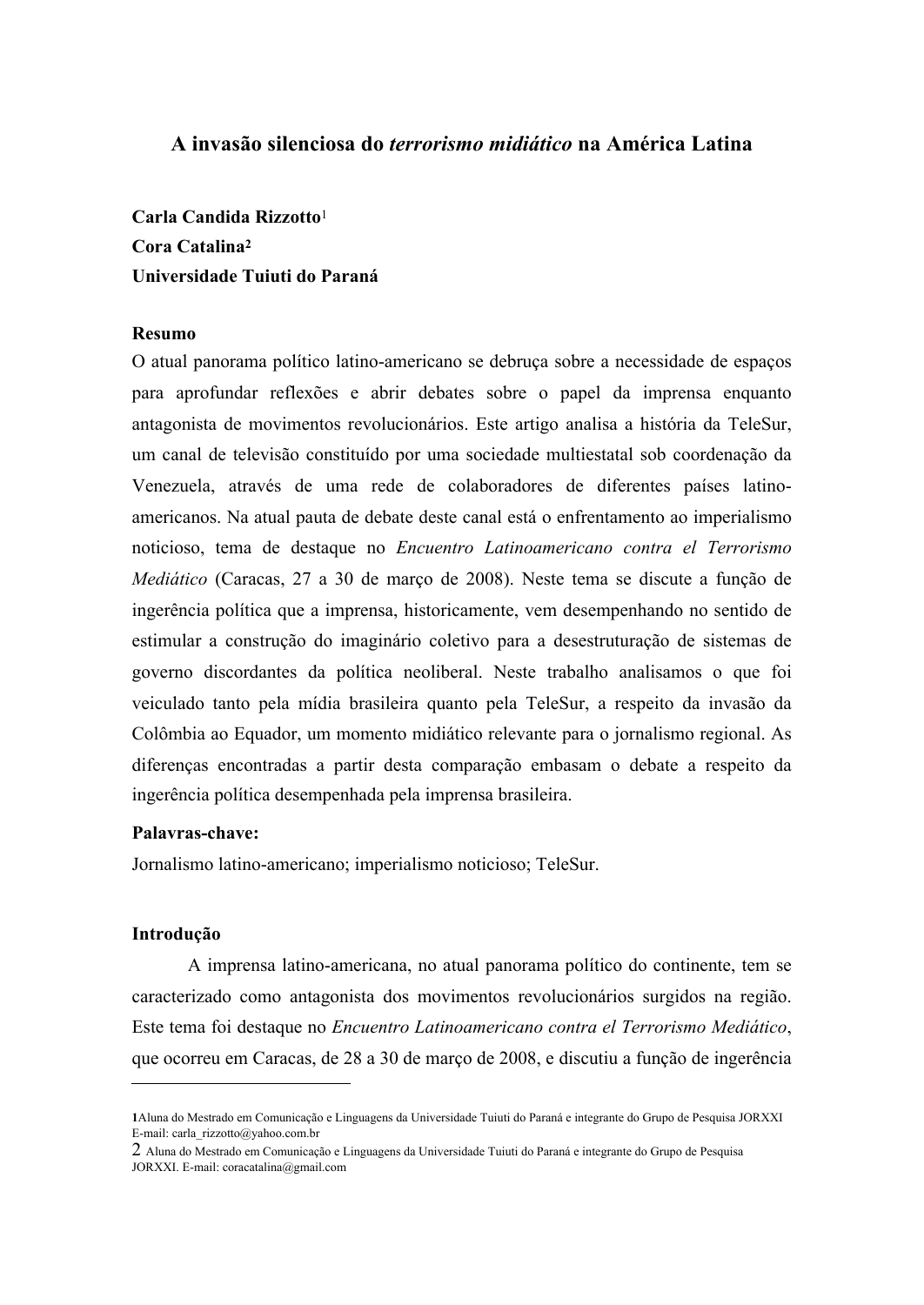política que a imprensa, historicamente, vem desempenhando no sentido de estimular a construção do imaginário coletivo para a desestruturação de sistemas de governo discordantes da política neoliberal. Entendemos que essa função exercida pela imprensa latino-americana decorre da dominação cultural exercida pelos Estados Unidos no continente. Decorrente desta afirmação, num primeiro momento, este artigo procura verificar como se dá a dominação cultural na América Latina, além de analisar as notícias veiculadas na imprensa brasileira sobre o encontro em Caracas, considerado de relevância para a mídia regional.

Como meio de oposição a essa imprensa "monopolizante", discutiremos também o surgimento e a história da TeleSur, um canal de televisão constituído por uma sociedade multiestatal sob coordenação da Venezuela, através de uma rede de colaboradores de diferentes países latino-americanos. Este canal de televisão tem como pauta de debate, justamente, o enfrentamento ao imperialismo noticioso realizado pelos demais grupos de comunicação do continente.

Em seguida será feita uma breve análise a respeito de como o conflito Colômbia X Equador, que dominou os noticiários nas primeiras semanas do mês de março de 2008, foi retratado pela TeleSur e, por outro lado, pela mídia brasileira. As impressões obtidas a partir destas duas análises, devem embasar o debate a respeito da ingerência política desempenhada pela imprensa brasileira.

#### 1. O terrorismo midiático: a história que construímos

A influência exercida pelos Estados Unidos sobre a mídia dos países latinoamericanos tem em vista a dominação cultural dos povos do continente. Dominação esta que não é um fenômeno ocasional, pelo contrário, é um processo vital para garantir a dominação econômica e a hegemonia política norte-americana. (BELTRÁN; CARDONA, 1982).

Para discutir a respeito da dominação cultural, é necessário entender, num primeiro momento, os outros dois âmbitos em que a dominação norte-americana é exercida. A dominação econômica é a mais evidente de todas. Os EUA mantém um intercâmbio econômico com a América Latina marcado por grandes desigualdades, mantendo toda a região como uma fonte de matérias-primas a preços baixos e como um mercado para seus produtos manufaturados.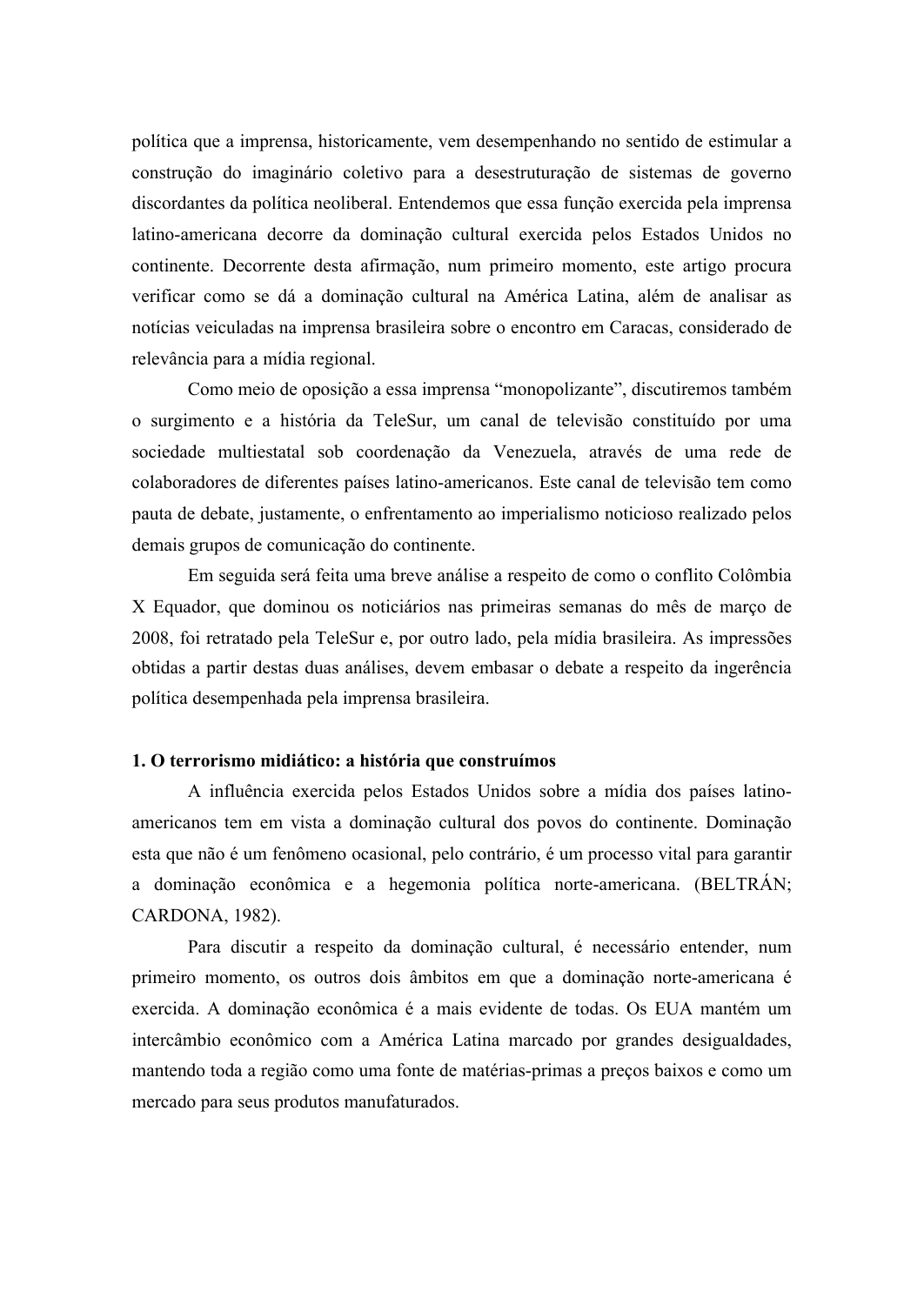A dominação política também é muito evidente, além de ser indispensável para a manutenção desse processo de intercâmbio econômico que favorece os EUA.

> Com muito poucas exceções, os Estados Unidos têm-se colocado tradicionalmente ao lado de governos conservadores e autoritários, militares ou civis, da América Latina, que asseguram a continuidade de sua dominação. Invariavelmente, os Estados Unidos também têm-se oposto a todas as tentativas de mudança social, econômica ou política, formuladas em nosso continente com vistas à sua emancipação. (BELTRÁN: CARDONA, 1982, p.  $27$ ).

Não é difícil perceber, além de ser um consenso, que a América Latina tem sido dominada economicamente, politicamente e culturalmente pelos Estados Unidos desde as últimas décadas do século XX. Os países latino-americanos deixaram de ser colônias dos impérios espanhol e português há mais de um século e ainda hoje estão submetidos à dominação norte-americana: "a semelhança com as condições coloniais é tal que a relação se identifica como de "neocolonialismo". (BELTRÁN; CARDONA, 1982, p.  $25$ ).

A respeito da dominação cultural, ponto de interesse deste artigo, já em 1979, na III Conferência do CELAM (Conferência Geral do Episcopado Latino Americano), foi dito:

> É particularmente grave a manipulação informativa exercida pelas empresas e interesses transnacionais sobre nossos países.

> Os meios de comunicação social converteram-se em veículo de propaganda do materialismo reinante, pragmático e consumista, criando em nosso povo falsas expectativas, necessidades fictícias, graves frustrações e um afã competitivo malsão. (apud BELTRÁN, CARDONA, 1982, p. 15).

Assunto que também foi discutido no Encuentro Latinoamericano contra el Terrorismo Midiático, realizado em Caracas nos dias 28, 29 e 30 de março de 2008. O encontro teve como temas principais a guerra midiática na América Latina, a questão do imperialismo contra a unidade latino-americana e a posição das agências de notícias frente à guerra midiática. O diretor da Agencia Bolivariana de Noticias (ABN), Freddy Fernández, afirmou que "nos hace falta articular un sistema propio de comunicación en todo el continente para que nuestra condición ética resista la política imperial que algunos quieren imponer en esta región del mundo." (FERNÁNDEZ apud BOLETÍN...,  $2008$ ).

Ao mesmo tempo em que acontecia este encontro, ocorreu, também em Caracas, a assembléia da Sociedad Interamericana de Prensa (SIP). A SIP agrupa donos de quase dois mil meios de informação dos Estados Unidos e da América Latina, e teve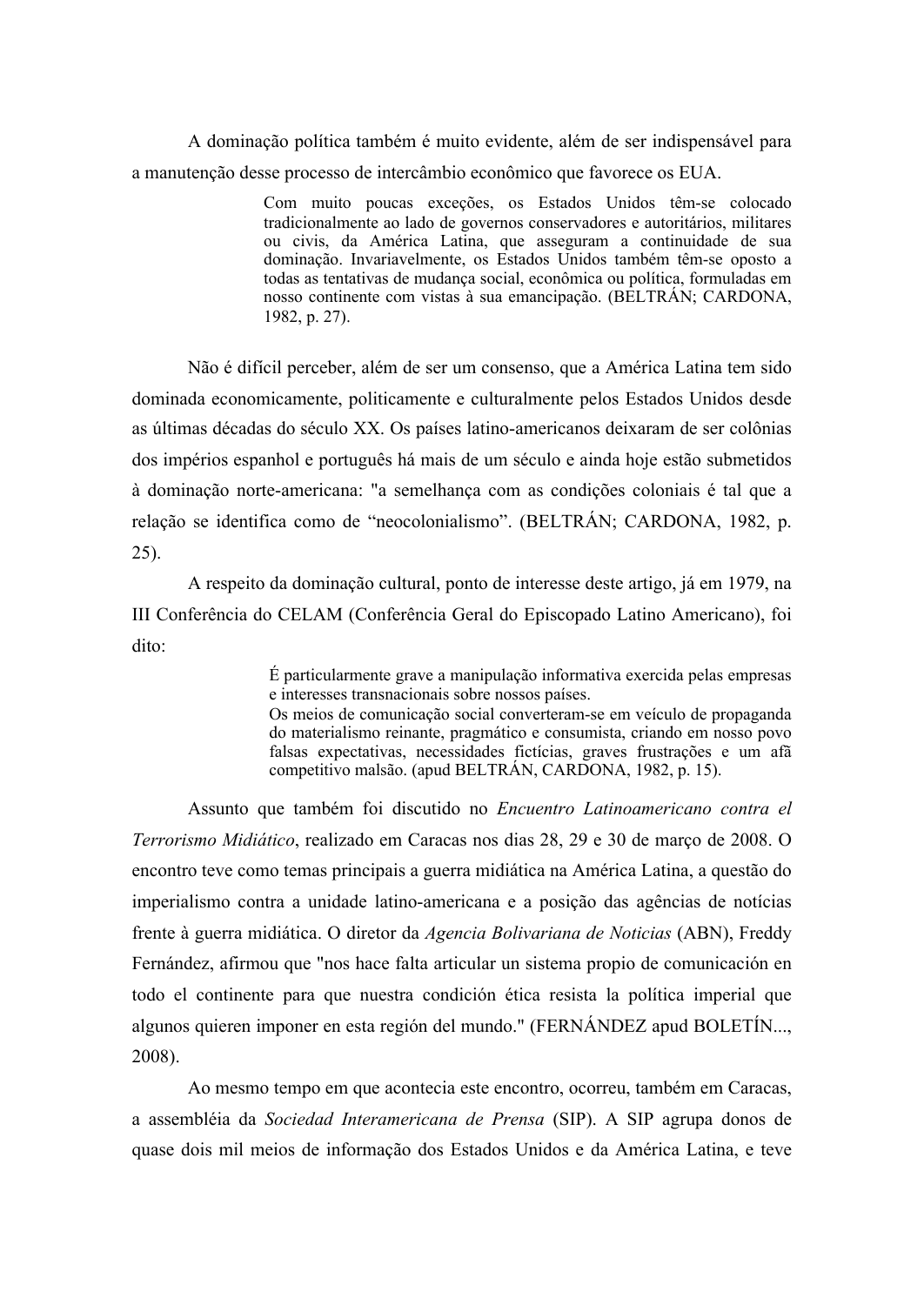como discussão principal da assembléia anual de 2008 a questão da liberdade de imprensa. Segundo texto publicado no site da SIP contendo as conclusões desta assembléia, "en los ultimos seis meses, la libertad de prensa sufrió un declive preocupante em las Américas manifestado por procesos legales y dictámenes judiciales contra los medios, así como por el aumento de la violencia contra los periodistas". E ainda...(...) "o recente incremento de empresas midiáticas estatais na região é uma prova dos novos esforços empregados para o controle da informação". (SOCIEDAD..., 2008).

Em contrapartida, o sociólogo venezuelano Vladimir Acosta, ao falar sobre a assembléia da SIP, afirmou que "este evento há puesto en evidencia que la SIP puede ser la mejor expresión mediática del dominio emperial ejercido sobre América Latina com sede em Washington" (ACOSTA apud RESUMEN..., 2008). E completou:

> Cada vez hay menos gobiernos complacientes y por eso los medios tienen que mentir más, manipular más, presionar más y eso los pone en evidencia como lo que son, el organismo de los dueños de los grandes diarios colocados al servicio del poder imperialista. (ACOSTA apud **RESUMEN..., 2008)**

Do texto da declaração resultante do Encuentro Latinoamericano contra el Terrorismo Midiático, destacamos alguns pontos principais:

> [...] El terrorismo mediático es la primera expresión y condición necesaria del terrorismo militar y económico que el Norte industrializado emplea para imponer a la Humanidad su hegemonía imperial y su dominio neocolonial. Como tal, es enemigo de la libertad, de la democracia y de la sociedad abierta y debe ser considerado como la peste de la cultura contemporánea. A nivel regional el terrorismo mediático utilizado como arma política en el derrocamiento de gobiernos democráticos [...] está siendo empleado hoy para sabotear cualquier acuerdo humanitario o salida política al conflicto colombiano y para regionalizar la guerra en la zona andina. [...] Empecinada en criminalizar todas las modalidades de lucha y resistencia popular, son pretexto de una falaz noción de seguridad, la administración fundamentalista de George W. Bush ha sido responsable de la sistemática agresión terrorista de los últimos años contra los medios de comunicación alternativos, populares, comunitarios e incluso algunos empresariales. La información no es una mercancía. Tal como la salud y la educación, la información es un derecho fundamental de los pueblos y debe ser objeto de políticas públicas permanentes [...] (RESUMEN..., 2008).

Esses dois importantes eventos fizeram pulsar o tema do terrorismo midiático em Caracas: Freddy Fernandéz afirmou em um boletim de imprensa divulgado pela própria ABN que na reunião da SIP participam unicamente empresários e donos dos meios de comunicação, enquanto no *Encuentro Latinoamericano* se reúnem verdadeiros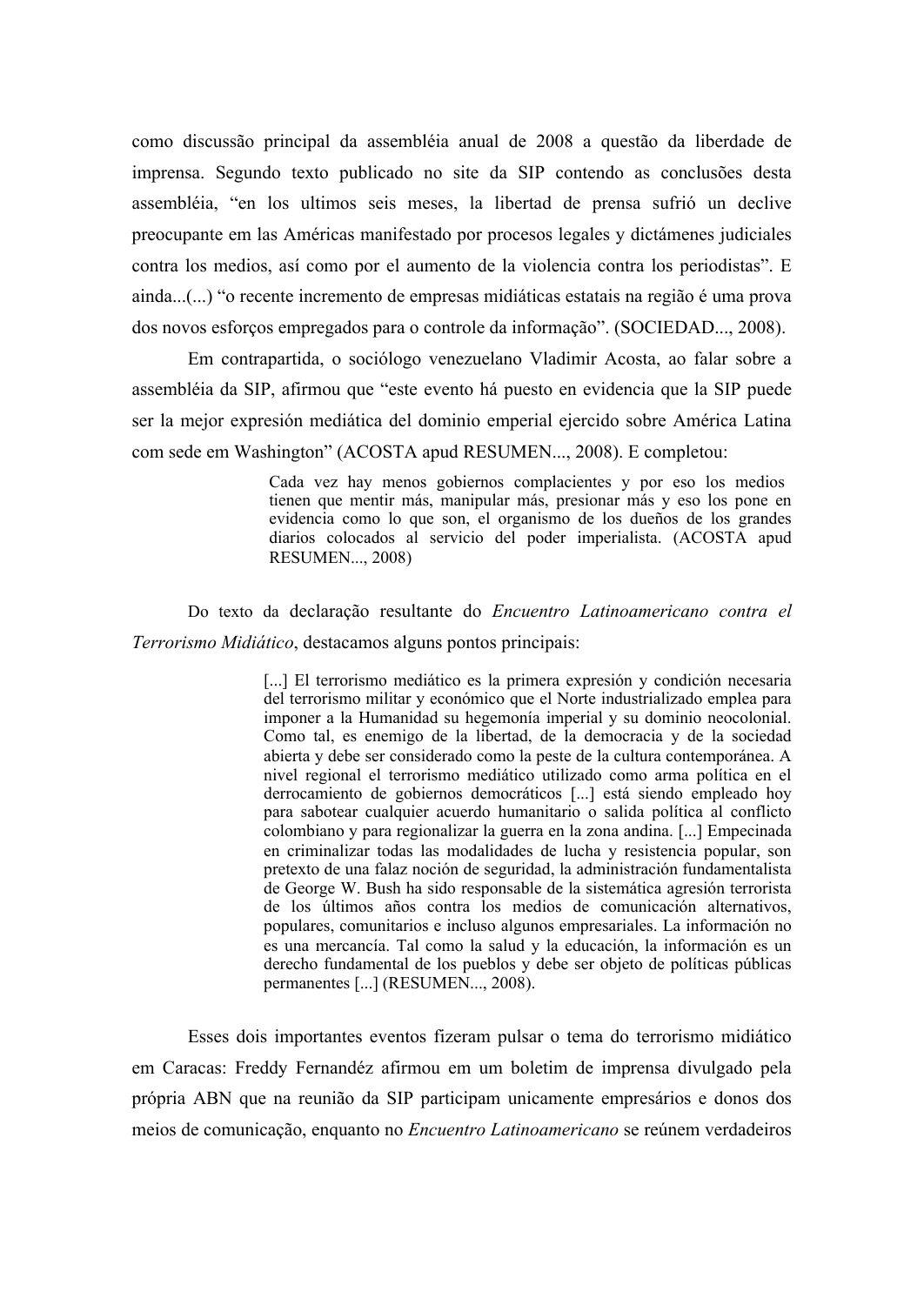jornalistas de 14 países da América. (BOLETÍN..., 2008). Ampliando o debate, no programa Mesa Redonda da TeleSur - veiculado via internet em 28 de março - os jornalistas presentes, dentre eles o fundador da TeleSur, questionaram o atual papel da SIP, que originalmente teve sua criação para fins democráticos e a favor da liberdade de imprensa mas, no entanto, hoje se posiciona como defensora da causa à qual ela mesma contraria.

Por outro lado, a imprensa brasileira, ao abordar os dois eventos, deu maior ênfase à assembléia da SIP:

> A Sociedade Interamericana de Imprensa [...] instalou ontem, em Caracas, uma de suas mais tensas sessões dos últimos anos. A reunião semestral da entidade, que reúne representantes de jornais e revistas de todo o continente, esteve ameaçada por falta de local para abrigá-la. [...] 'Não sabemos o que ocorreu exatamente, mas o problema é que o atual clima político da Venezuela intimida a sociedade venezuelana', assinalou Marroquín. (LAMEIRINHAS, 2008)

> A polêmica sobre o papel dos meios de comunicação venezuelanos, tanto privados como estatais, surgiu nestes sábado no marco da reunião semestral da Sociedade Interamericana de Imprensa (SIP), em Caracas, com o cruzamento de duras críticas ao Governo de Hugo Chávez e editores de imprensa. (POLÊMICA, 2008).

A partir da observação da omissão da notícia informativa ampla, que deveria citar o foco principal dos dois eventos, mas que foi tendenciosamente favorável a SIP, percebemos elementos para pensar de que modo a dominação cultural é exercida sobre os países latino-americanos. De acordo com Beltrán e Cardona, o termo "dominação cultural", "denota um processo verificável de influência social mediante o qual uma nação impõe a outros países um conjunto de crenças, valores, conhecimentos e normas de comportamento, assim como seu estilo geral de vida." (BELTRÁN; CARDONA, 1982, p. 18-9).

> Por enquanto, os estudos disponíveis acerca das imagens de televisão já proporcionam indicações razoavelmente válidas de que este veículo está tentando induzir seu público a aceitar determinadas crencas sobre a vida e o destino humanos, que vários críticos consideram nocivas. (BELTRÁN; CARDONA, 1982, p. 91)

Sodré (1994, p. 130) explica que as decisões e o modo de organização dos países periféricos se concentra não somente numa classe, mas numa etnia, quer dizer, uma comunidade definida por sua língua e por sua cultura, "que projeta narcisicamente a sua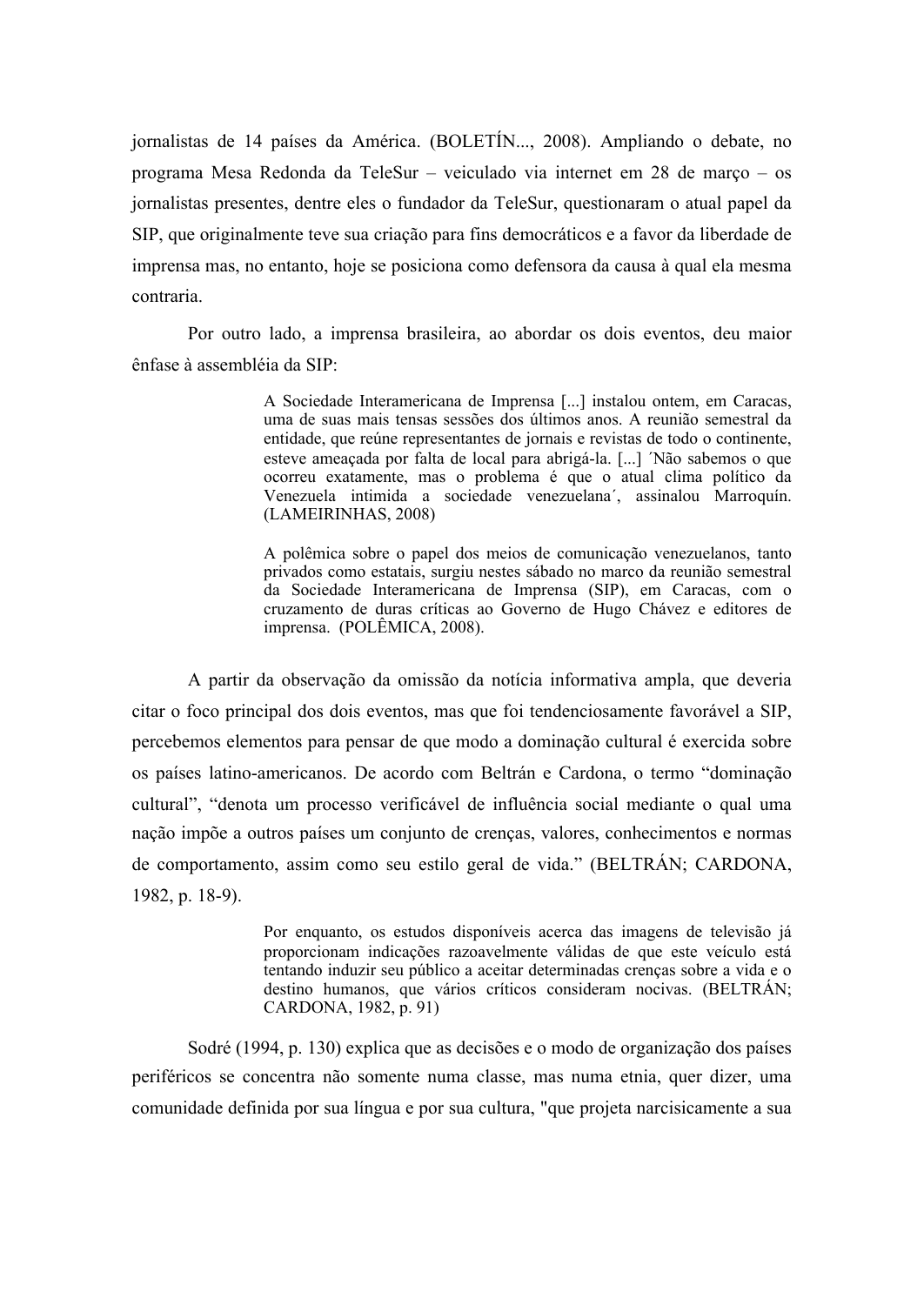imagem étnico-cultural vitoriosa sobre o resto das populações, através dos mass-media ou quaisquer outros meios possíveis de difusão culturalista."

O fato é que a dominação cultural, no caso da América Latina, não seria exercida de tal maneira, não fossem os facilitadores encontrados no interior das classes dominantes das sociedades latino-americanas, que se beneficiam dessa situação de dominação internacional, para exercer um domínio interno sobre as massas:

> Os efeitos da dependência cultural nas vidas dos latino-americanos não são consequência de uma "invasão" dirigida por um "inimigo" externo, mas sim o resultado de uma escolha feita pela sua própria classe dirigente em nome do desenvolvimento nacional. A partir desta opção, a vida e a cultura nacionais são subordinadas à dinâmica do sistema capitalista internacional, submetendo a cultura local a uma forma de homogeneização considerada como requisito para a manutenção de um sistema global. (DAGNINO apud BELTRÁN; CARDONA, 1982, p. 38).

A atual centralidade dos meios de comunicação e sua intrínseca relação com o poder, que acabam por autorizar seu papel de "formadores de opinião", encontram na história razões que a justificam. Tendo como exemplo o caso brasileiro, segundo Barbosa (2006), foi a partir da década de 1930 que os meios de comunicação passaram a assumir o papel de protagonista em movimentos políticos, através da divulgação da ideologia do Estado Novo.

A partir daí começam as contradições na grande imprensa, surgidas com a implantação do DIP (Departamento de Imprensa e Propaganda). Devido a ele muitos jornais foram perseguidos e puderam sentir os efeitos da censura, enquanto outros, acabaram por se alinhar com o poder: "ainda que tenha havido encampação de alguns periódicos, perseguição de outros tantos, houve mais proximidades, acordos e relações conjuntas entre os homens de governo e os homens de imprensa do que divergências." (BARBOSA, 2006, p.3).

Já a década de 1950 é marcada por um sentimento de modernização dos meios de comunicação, que possibilitou que o jornalismo se afirmasse "enquanto fala autorizada em relação à constituição do real". (BARBOSA, 2006, p.6).

> Ao implementar – através da eleição de parâmetros que são construídos como sendo os da modernização da imprensa - a imagem peculiar de intérpretes isentos e objetivos do mundo social, os iornalistas idealizam a profissão e o papel que devem ter na sociedade. Essa imagem, divulgada ao extremo e disseminada através de múltiplos dicursos, se constitui na memória do grupo forjada por ele mesmo: um jornalismo moderno que entra numa nova fase profundamente diversa de todos os momentos anteriores. (BARBOSA, 2006, p.6).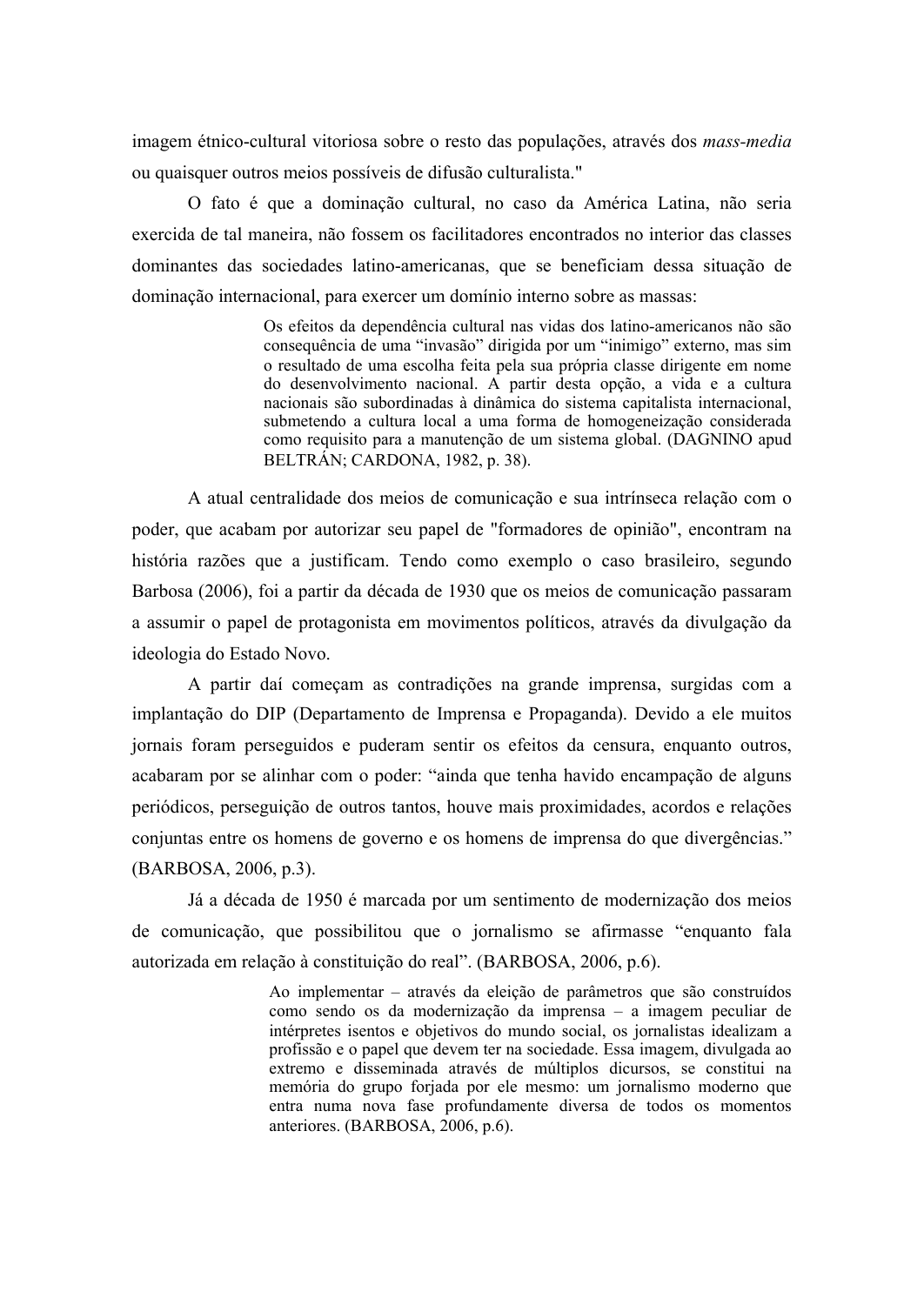Assim constróem e divulgam a imagem de objetividade e imparcialidade absoluta. E ao fazer com que o público reconheca sua credibilidade, passam a ser detentores de um poder que sai do espaço simbólico e passa a ser real.

> A construção de defensores do bem comum, dos interesses públicos, das liberdades democráticas é muito mais um efeito discursivo  $-\overline{p}$  no caso da imprensa brasileira – do que, de fato, se configura na prática. E esse discurso contribui para a ampliação do público, através da construção de um lugar simbólico onde se destaca o papel de defensores do bem comum e dos anseios da população de maneira geral. Com isso, se autoconfiguram como intermediários entre o poder e o público, referendando o seu lugar de poder. (BARBOSA, 2006, p. 9).

Com esse poder nas mãos, acabam por se aproximar ideologicamente das questões dominantes. E é o interesse dessas classes dominantes que será transmitido para a população como verdade absoluta. Assim aconteceu em diversos momentos da história política nacional, um exemplo é a "não-cobertura" da campanha Diretas Já, em 1984, que mobilizou milhões de brasileiros sem que a imprensa dispensasse o tratamento devido a um movimento daquelas dimensões. Outro exemplo, que será analisado mais a fundo a diante, é o modo como a imprensa sataniza a imagem do presidente Hugo Chávez, em defesa dos interesses do poderio nacional, subordinado aos interesses norte-americanos.

# 2. TeleSur: será o referencial transformador na história da mídia na América Latina?

Pela primeira vez na história da América latina surge um novo ator midiático de relevância para fazer oposição à hegemonia do neoliberalismo: a TeleSur. É uma emissora multinacional pública, ou seja, mantida pelos governos de Venezuela (51% de investimento), Argentina (20%), Cuba (19%) e Uruguai (10%). Através da TeleSur é possível perceber, pela primeira vez, o investimento do Estado num meio de massa que serve à cidadania regional, que esteve limitada durante muitos anos a projetos de caráter comunitário ou meios alternativos

A missão da TeleSur é desenvolver um novo paradigma comunicacional para a América Latina, promovendo o direito à informação e assumindo a veracidade noticiosa como seu princípio fundamental, além de estimular a produção, promoção e difusão de conteúdos próprios da região e fomentar o reconhecimento do imaginário latinoamericano, construído por nós, habitantes desta região. Um dos propósitos é abrir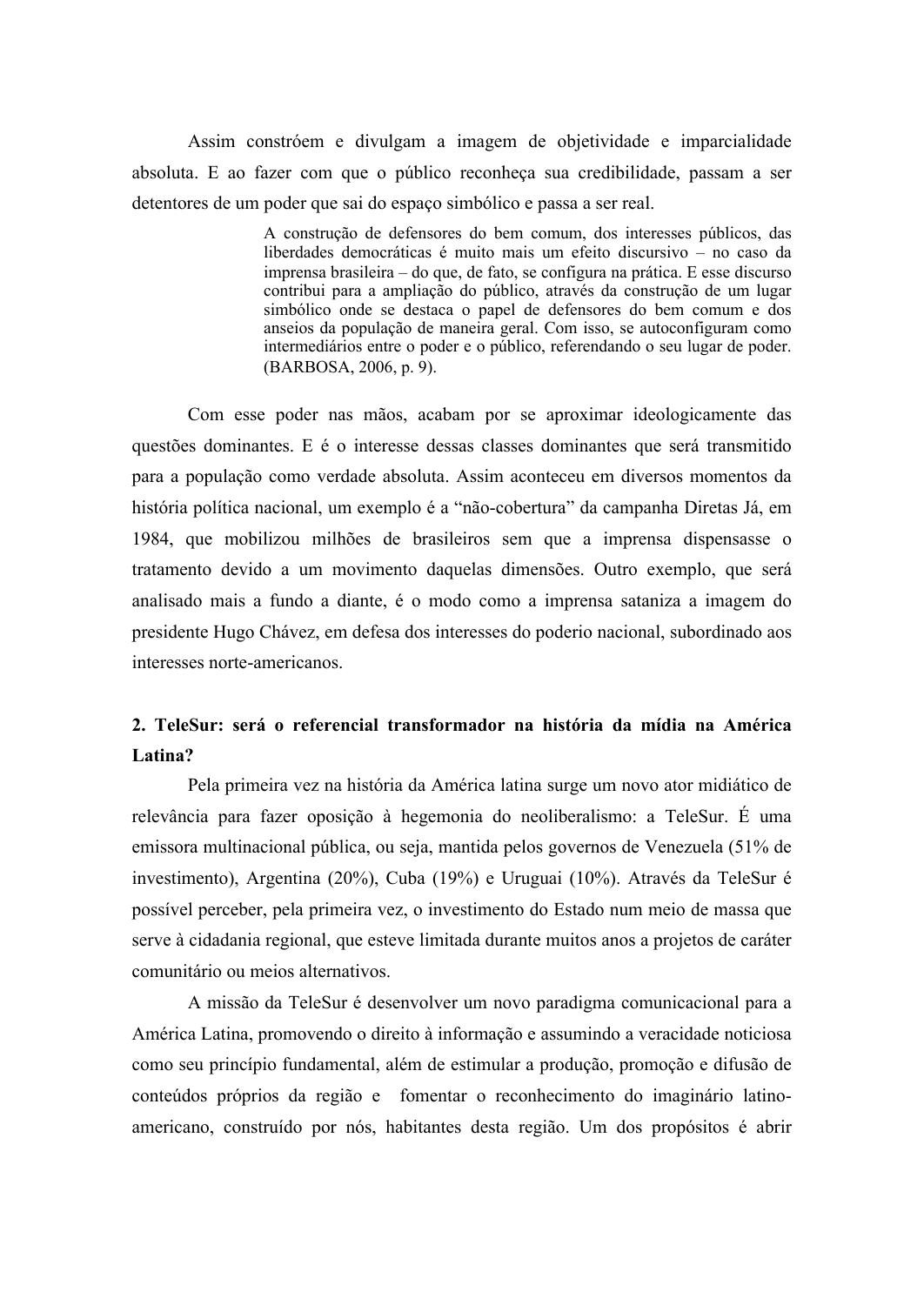caminhos para que temas latino-americanos sejam produzidos através de uma rede latino-americana, uma vez que há muitos noticiários que se originam fora da região, como é o caso da versão em espanhol da BBC de Londres, das cadeias hispanas dos Estados Unidos, Univisión, CNN em espanhol, Televisa, Globo, etc.

É um canal cuia proposta principal é realcar a integração, a diversidade e a pluralidade da região, além de lutar contra o papel hegemônico da mídia comercial, o discurso único, o pensamento único, a imagem única. Aram Aharonian, jornalista uruguaio, afirmou que esta iniciativa pode se realizar graças aos "novos ares" da esquerda latino-americana, ao mesmo tempo em que negou as críticas de que o canal de televisão será um meio de propaganda de Caracas e de Havana: "Es el primer intento contra hegemónico que hay en América Latina a nivel masivo, a ver si comenzamos a desalambrar el latifundio mediático, pero recién cortamos el primer pedacito de alambre, y de aquí a democratizar esto quedan siglos". (AHARONIAM apud **TELESUR, 2008).** 

A primeira emissão do canal TeleSur foi às 7 h da manhã do dia 31 de outubro de 2005 em Caracas. Sua programação inclui noticiários, informativos, crônicas, reportagens, entrevistas e documentários do continente. As primeiras sucursais a funcionar foram as da Colômbia, Brasil, Argentina e Cuba. Aos poucos a rede de correspondentes foi se ampliando, agora são 12 sucursais: Brasil, Argentina, Bolívia, Peru, Estados Unidos, México, Equador, Venezuela, Colômbia, Haiti, Nicarágua e Cuba - e 6 jornalistas colaboradores permanentes no Chile, El Salvador, Costa Rica, Uruguai, Paraguai e Guatemala.

No Brasil, a TV Comunitária de Brasília já transmite o Telejornal TeleSur em espanhol há algum tempo. Desde o dia 31 de março de 2008, a TV Paraná Educativa transmite de segunda a sexta-feira o TeleSur Notícias traduzido para o português. Isso porque, segundo o diretor da TeleSur no Brasil, um dos responsáveis pela difusão do telejornal em português, a cultura é um componente essencial para a integração regional: "Nós vamos contar para os bolivianos quem foi Tiradentes. Vamos contar para os colombianos que foi Zumbi dos Palmares. Isso já mostra um outro olhar, uma outra narrativa e uma outra linguagem. Mas isso precisa começar pelo respeito aos idiomas." (ALMEIDA, 2005).

Tendo em vista a missão deste canal de televisão, explicada anteriormente, este artigo fará a seguir uma breve análise de como a TeleSur divulgou as notícias a respeito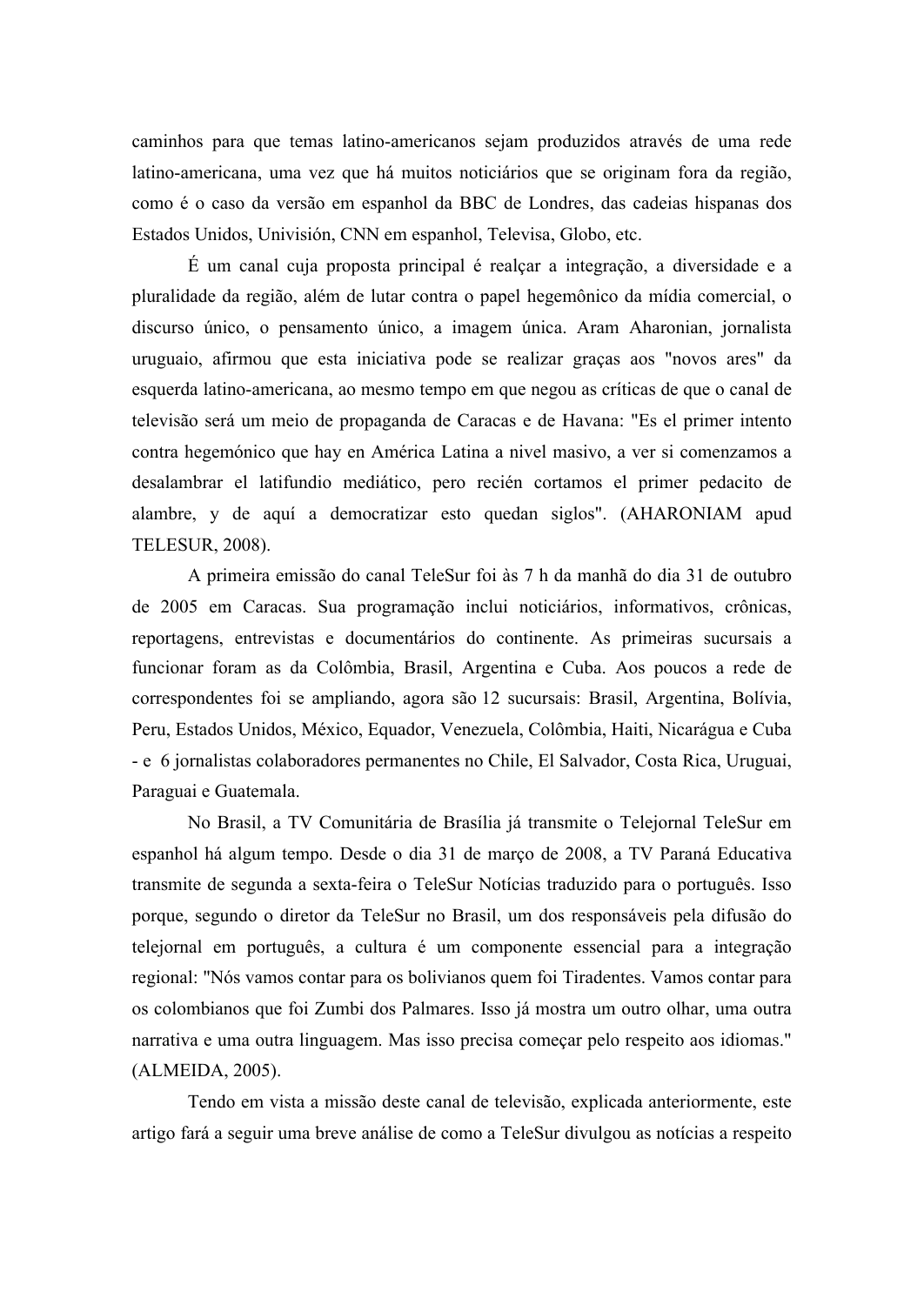do conflito Equador X Colômbia, contrapondo sua visão com a da revista Veja, na intenção de criar bases para discutir as diferenças entre esses dois canais de comunicação, verificando como se processam na prática os seus objetivos.

# 3. Diferentes Narrativas: o Conflito Equador x Colômbia

O conflito entre o governo da Colômbia e as Forças Armadas Revolucionárias da Colômbia (FARC) pode ser descrito como um conflito interno, que envolve atores estatais e não-estatais, e de ampla repercussão internacional. No dia 01 de março de 2008, o exército da Colômbia bombardeou um acampamento das FARC localizado em território equatoriano, e acabou por matar cerca de 20 guerrilheiros, entre eles, Raul Reyes, o segundo nome mais importante da guerrilha, porta-voz das FARC nas negociações para a paz.

Esse episódio não simbolizaria um conflito entre esses dois países, mas entre a Colômbia e um ator não-estatal, as FARC. Porém, a Colômbia utilizou a força dentro do território equatoriano sem o consentimento do governo do Equador, o que caracteriza o episódio como violação da soberania e da integridade territorial do país. Depois de dias de discussão e do envolvimento de outros países latino-americanos, o governo da Colômbia apresentou um pedido de desculpas formal ao governo do Equador. Atualmente o restabelecimento da paz entre os países está sob intervenção da OEA (Organização dos Estados Americanos). (WAISBERG, 2008).

Algumas análises justificam que esse conflito não é bilateral (Colômbia X Equador), mas sim hemisférico e quem sabe, até mesmo mundial, uma vez que reflete o conflito entre dois projetos distintos: o dos Estados Unidos, de soberania limitada aos demais países do continente e o projeto de desenvolvimentismo democrático e de unidade latino-americana. O episódio do bombardeamento colocou esse conflito mais uma vez em pauta. Cada um dos grupos procura o apoio da opinião pública mundial e utiliza os meios de comunicação para isso. Os meios, por sua vez, contam para a população versões diferentes da mesma história, de acordo com seus próprios interesses ou ainda, de acordo com os interesses de quem os influencia economicamente, politicamente e culturalmente.

Em "Para ler o Pato Donald", Mattelart e Dorfman discorrem sobre as técnicas psicológicas empregadas pelos meios de comunicação para diluir alguns valores considerados como negativos para a manutenção do sistema capitalista e instalar outros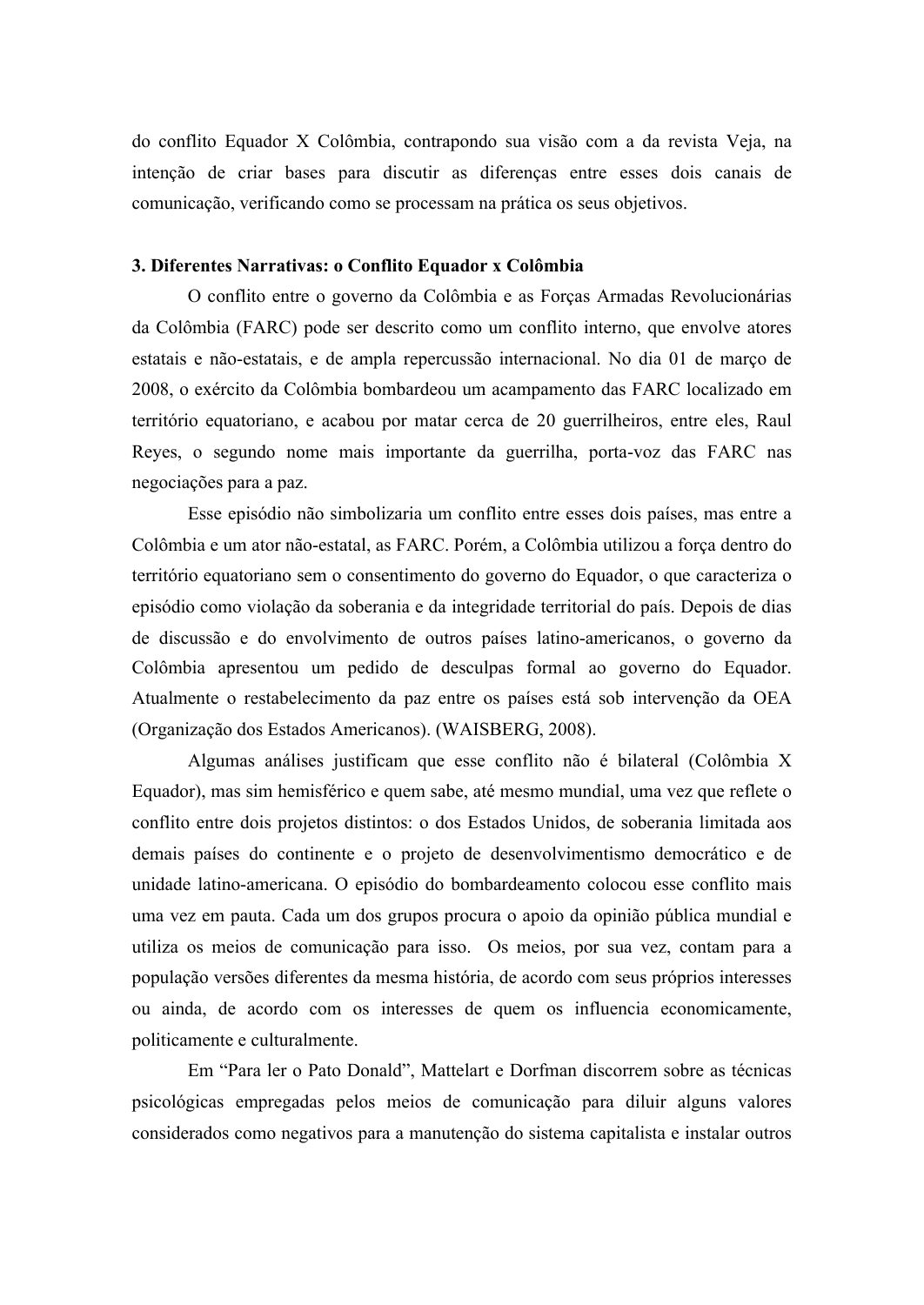que consideram positivos, principalmente a partir da análise das histórias em quadrinhos do Pato Donald que bem exemplificam essa situação.

Mattelart e Dorfman afirmam que duas importantes técnicas utilizadas são as técnicas de diluição e de recuperação. A técnica de diluição consiste em banalizar um fenômeno estranho ao corpo social, ou um mal que possa abalar as estruturas do sistema, de modo que ele apareca como um incidente isolado e acabe sendo visto pela opinião pública como um inconveniente passageiro, "convertendo o protesto em impostura", como muito bem definiu Guareschi (1987).

A segunda técnica, a de recuperação, é explicada da seguinte maneira:

a utilização de um fenômeno potencialmente tão perigoso ao corpo social, que ele serve para justificar a contínua necessidade do sistema social existente e de seus valores, e, muitas vezes, justificar, também, a violência e a repressão que fazem parte do sistema. (GUARESCHI, 1987, p. 56).

Responsáveis pela propagação dessa ideologia, os meios de comunicação, "aprofundam linhas ideológicas politicamente as tradicionais desejáveis (individualismo, familiarização etc.) e inculcam valores de mudança (hedonismo, desrepressão, modernização etc.) necessários à expansão do consumo." (SODRÉ, 1994, p. 45). Ainda segundo Sodré (1994), são pseudovalores, pseudoconhecimentos e pseudo-acontecimentos que compõem esse "jogo de ilusões", indispensável para reforçar a dominação político-ideológica.

> Resumindo, o *modus operandi* que caracteriza o processo ideológico consiste em fazer com que essas forças motoras sejam esquecidas; ou, em outras palavras, em fazer com que as verdadeiras origens da ordem social existente desapareçam de vista, de tal modo que as pessoas sejam capazes de viver nesta ordem natural. A ideologia encobre e disfarça os sinais que poderiam fazer alguém desconfiar de que todas as instituições são instrumentos da coerção. Ela tenta aliviar a sociedade burguesa dessa contradição, que, se não for mediada, corre o risco de revelar a incoerência dessa mesma sociedade, destruindo sua unidade. Esta contradição, que é a base de dominação social, é a mesma que possibilita a formação e a existência de um sistema de distribuição de objetos de consumo em que a maioria se apropria do surplus do produto social. Ela translada a discrepância entre a posse social e a apropriação capitalista e explica o antagonismo existente entre os agentes do modo de produção. (GUARESCHI, 1987, p. 20).

A forma como o noticiário televisivo TeleSur e a Revista Veja noticiaram o caso em questão ilustra o que foi dito até aqui.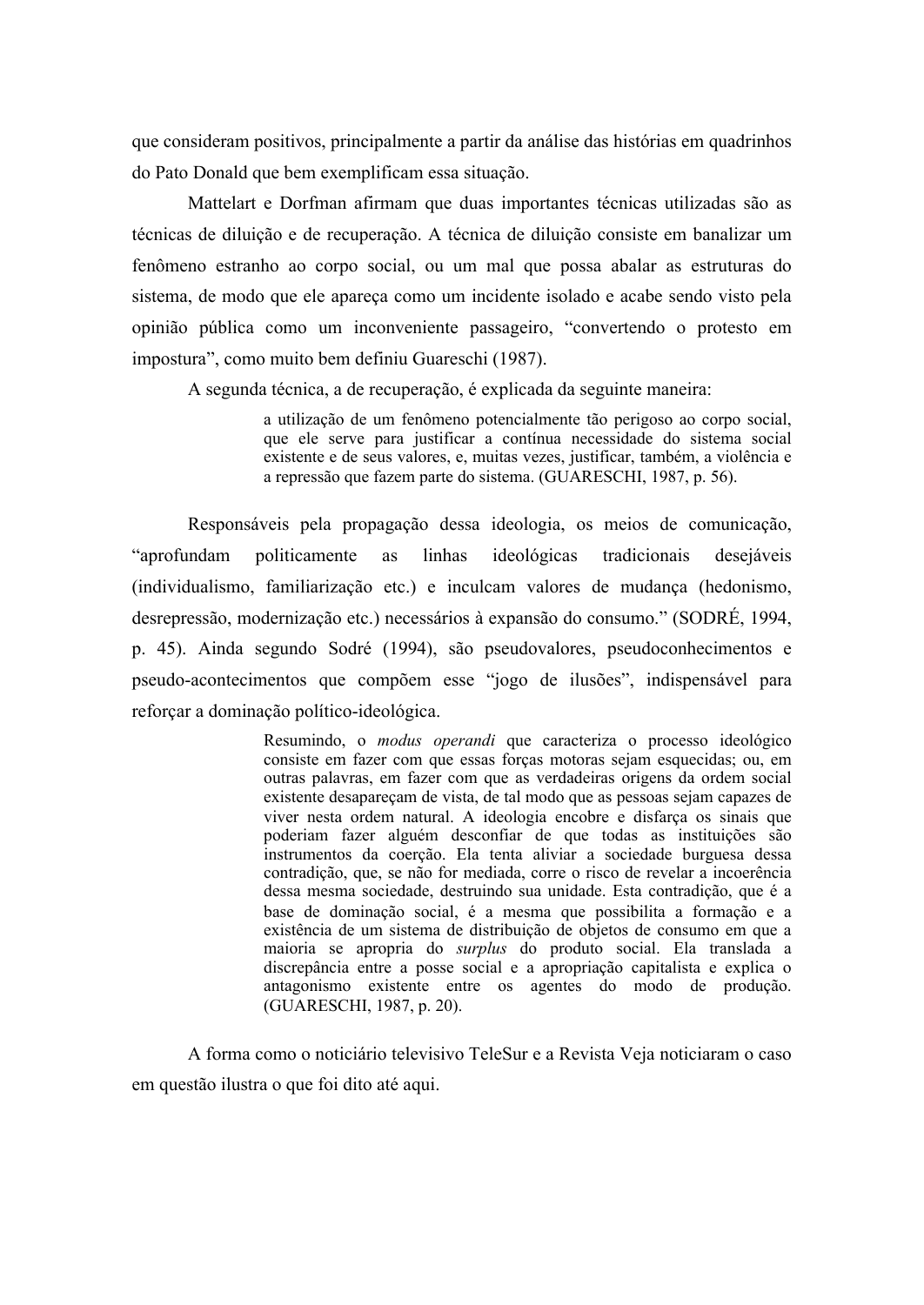Na matéria da Veja, intitulada "Por que Chávez quer guerra", que desde seu título já demonstra a imparcialidade apresentada até o fim da reportagem, podemos identificar um único momento de informação:

> Na madrugada de sábado, primeiro dia de marco, um ataque aéreo colombiano devastou um acampamento das Farc instalado nas matas do Equador, a menos de dois quilômetros da fronteira com a Colômbia. O bombardeio matou Raul Reyes, o segundo na hierarquia da organização, e 22 de seus companheiros. (SALVADOR, 2008, p. 43).

A partir disso, o jornalista Alexandre Salvador, que assina a reportagem, deixou de lado os fatos para falar de opiniões, que podem ser verdade ou não, mas que com certeza ajudam o leitor a tomar partido e formar sua opinião influenciado pelas intenções da revista Veja. Essas intenções ficam claras logo no primeiro parágrafo da notícia:

> O destempero verbal é uma característica dos caudilhos fanfarrões e, na maior parte das vezes, não deve ser tomada ao pé da letra. A saraivada de insultos e ameaças disparadas por Hugo Chávez contra o governo da Colômbia pertence a uma dimensão mais perigosa - aquela na qual trafega o projeto de poder totalitário da esquerda radical na América Latina, único lugar do mundo onde essas sandices que envenenaram o século XX ainda parecem ter algum fôlego. (SALVADOR, 2008, p. 43).

Neste trecho já é possível perceber uma técnica empregada pela revista para influenciar o leitor: a linguagem utilizada, que através de palavras como "caudilhos fanfarrões", "poder totalitário", "esquerda radical" e "sandices", visa estigmatizar a imagem do presidente Hugo Chávez e seu projeto político para a América Latina. As técnicas de convencimento não param por aí:

> O governo chavista é hoje o principal patrocinador político e financeiro das Forças Armadas Revolucionárias da Colômbia (Farc). A esquerda radical da América Latina, liderada por Chávez, sonha usar essa organização, cuja especialidade são os sequestros e o narcotráfico, para criar um clima de guerra que cause a desestablização dos governos democráticos do continente. (SALVADOR, 2008, p. 43).

Esse parágrafo mostra claramente a técnica referida por Mattelart e Dorfman e explicada anteriormente, chamada de técnica de "recuperação", ou seja, a revista faz questão de mostrar o quão perigoso é o projeto de Hugo Chávez, justificando a necessidade de existência do sistema social vigente. Além disso, ao dizer ironicamente que a especialidade das Farc são os sequestros e o narcotráfico, ajudam o leitor a formar uma opinião negativa e desmoralizante a respeito da organização, sem explicitar quais são as suas verdadeiras razões de existência.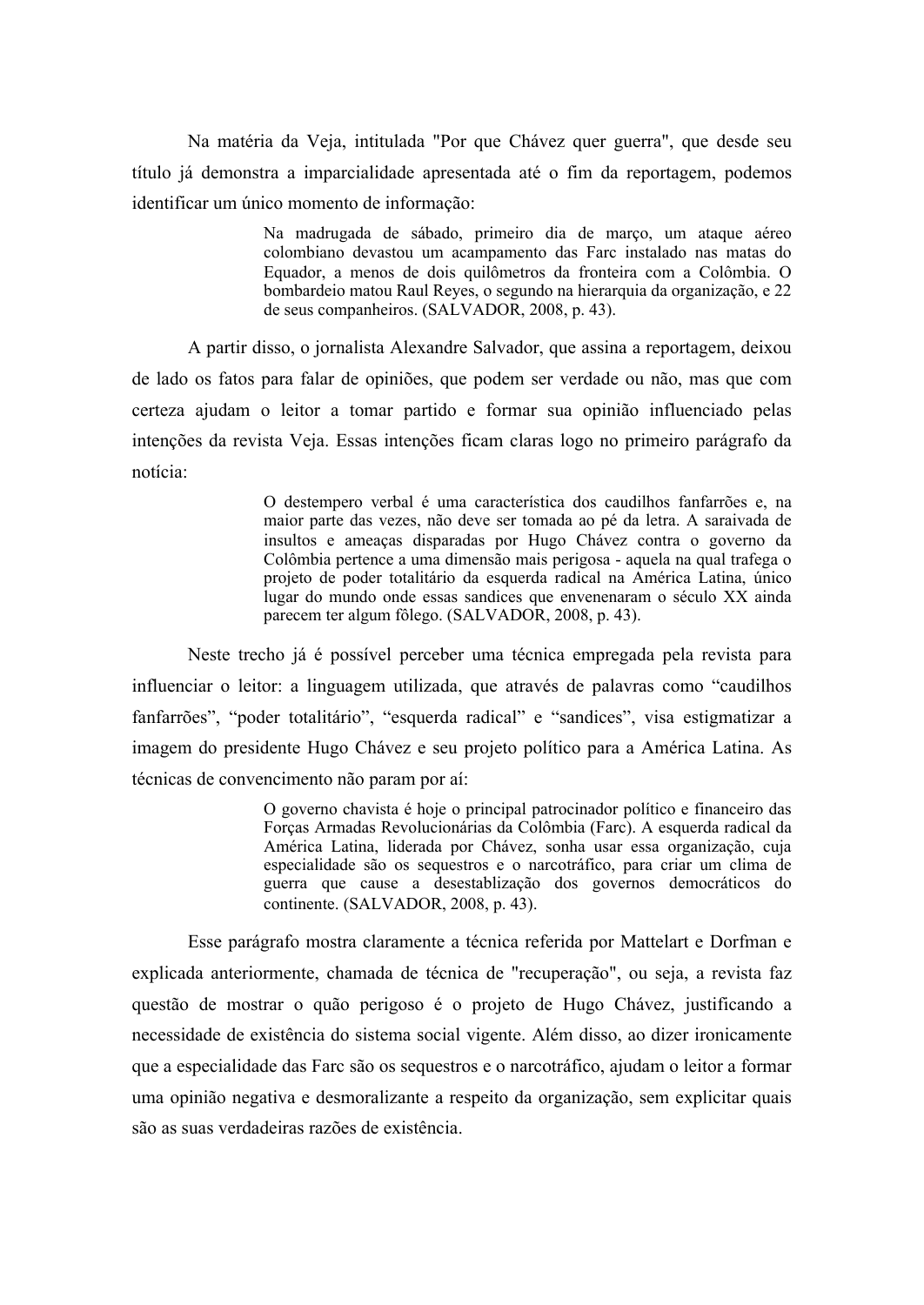A reportagem termina do seguinte modo:

As Farc têm sido impiedosamente surradas pelo exército colombiano. Apesar de a ajuda venezuelana ter lhes dado algum fôlego, o cerco aperta. Apenas três dias depois da morte do número 2, foi morto Ivan Rios, o número 3 das Farc. Por isso, todos se perguntam onde anda Manuel Marulanda, o chefe supremo da organização. Os boatos são de que se refugiou na Venezuela, sob as asas de Hugo Chávez. (SALVADOR, 2008, p. 44).

E mais uma vez, se mostra imparcial e subjetiva ao dizer que "os boatos são de que se refugiou na Venezuela", afinal, é evidente que "boatos" não são "fatos", e não deveriam ser utilizados como forma de influenciar a opinião do leitor.

Em contrapartida, tivemos acesso a uma série de noticiários da TeleSur através dos quais acompanhamos uma outra forma de relato no desenvolvimento do caso Colômbia/Equador.

São mais de quinze vídeos que mostram depoimentos, entrevistas ao vivo, via telefone, coletivas de imprensa com detalhamentos e imagens sobre a invasão ao Equador. Assistimos a duas coletivas de Hugo Chávez. Numa delas o Presidente da Venezuela, num tom sereno, faz uma declaração de cinco minutos, referindo: "[...] Um cadáver num território está sujeito às leis desse território. Até onde estará disposto a chegar o Presidente Uribe com sua loucura? (...) Nós, os bolivarianos respeitamos a soberania de nossos irmãos. Não vamos aceitar que Colômbia se transforme em Israel [...]" (TELESUR, 01/03/2008). Em outra reportagem, num tom exarcebado diz: "Uribe" pode ser chefe de uma máfia mas não pode ser Presidente de um país! E muito menos de um país irmão (...) Ele é um mentiroso, mafioso e paramilitar. (...) é um subordinado de Bush". (TELESUR, 06/03/2008).

A diferença no tom do discurso de Hugo Chávez entre a primeira e a segunda reportagens, pode ser explicada porque, no segundo momento, já haviam fatos que indicavam que o presidente da Colômbia mentia ao dizer que o ataque tinha sido em defesa própria.

Para comprovar a mentira do presidente Uribe da Colômbia, foi divulgada a entrevista em que o presidente do Equador, Rafael Correa, afirma ter visitado o local do ataque e conferido que as vítimas estavam mortas de pijama e algumas com tiros nas costas, o que prova que o ataque foi programado e não foi uma forma de defesa.

Além disso, o depoimento do comandante da Brigada de Operações José Nuñes, mostra imagens no local do bombardeio e mostra que o ataque foi por volta das três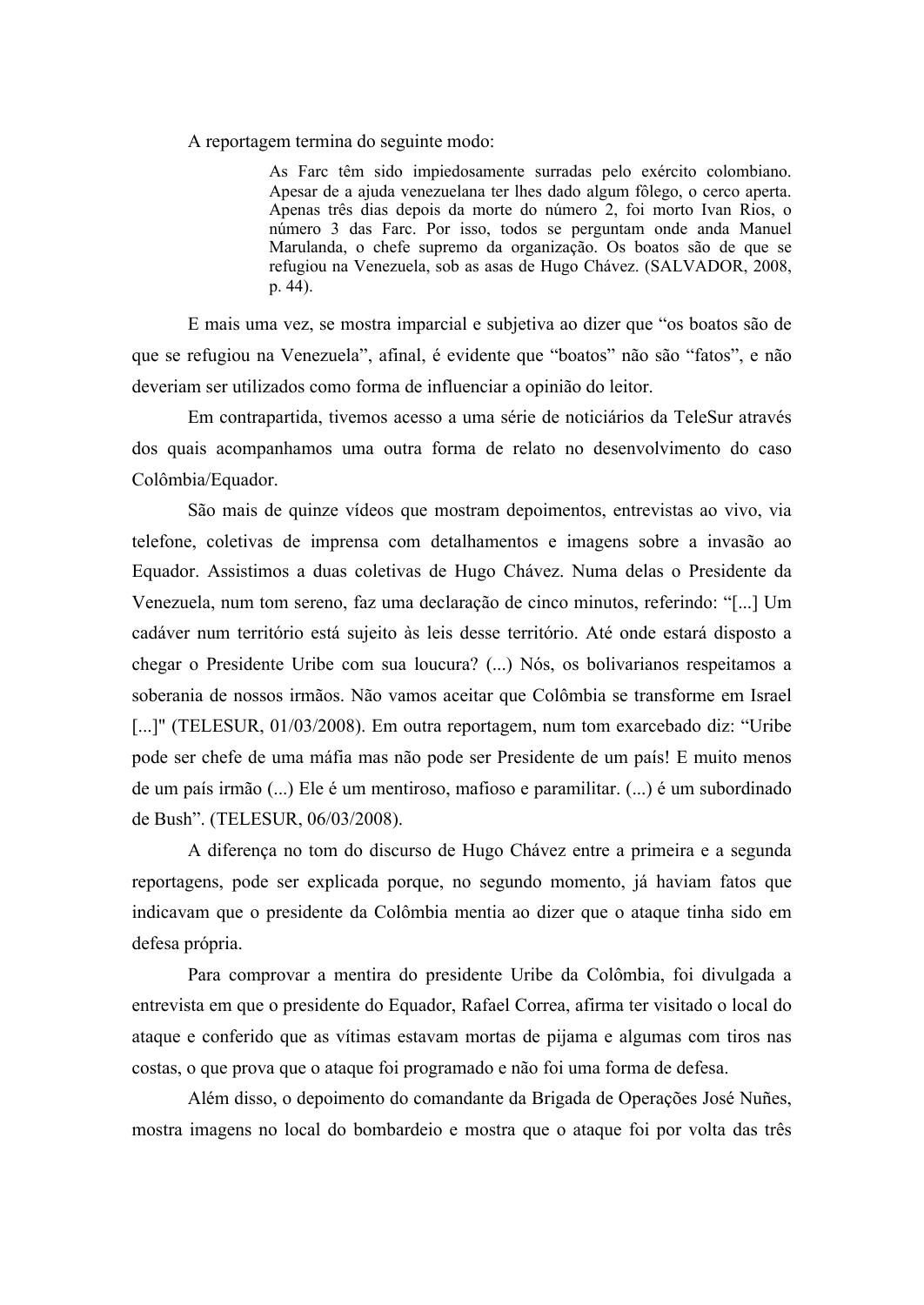horas da madrugada e que os invasores só poderiam ter descido dos aviões em cordas rápidas para continuar o ataque, com o uso de tecnologia de ponta.

O telejornal TeleSur, no dia 14 de março divulga o comunicado enviado pelas Forças Armadas da Colômbia (FARC) no qual o grupo declara não aceitar a chantagem que se pretendeu montar contra os governos de Equador e a Venezuela. Para eles, o que o presidente colombiano busca com as bombas inteligentes dos Estados Unidos é desviar as atenções do país que lhe exige renunciar à Presidência da República através de acusações que o chamam de genocida, narcomafioso e paramilitar. E desfaz a legitimidade da acusação contra o governo da Venezuela afirmando que o único pais que aportou com armas e milhões de dólares é o governo dos Estados Unidos. E completa: "(...) toda a maquinaria midiática foi ativada para mentir e vomitar fogo contra o Equador e Venezuela e, também contra as FARC (...)". (TELESUR,  $14/03/2008$ ).

Através dessa breve análise de algumas notícias veiculados percebemos as diferenças no discurso da TeleSur e da revista Veja. Enquanto a reportagem da Veja fala sobre as FARC como sendo uma organização que tem como únicos objetivos os sequestros e o narcotráfico, a TeleSur fala dela sob outro ângulo, dando um espaço para que ela própria procure mostrar sua legitimidade. Enquanto a reportagem da Veja responsabiliza Hugo Chávez e a Venezuela pela guerra e por todo mal que pode acontecer ao território e ao povo da América Latina, a TeleSur mostra a responsabilidade dos EUA e do neoliberalismo, na tentativa de continuar exercendo o controle dos países ao sul.

#### **Considerações Finais**

Devido ao Encuentro Latinoamericano contra el Terrorismo Midiático, o tema da dominação cultural e política exercida pelos Estados Unidos é o ponto nevrálgico da desestabilização latino-americana. Diante disso, apresentamos neste artigo os objetivos desse encontro, que discutiu sobre o papel que a imprensa tem realizado de opositor aos movimentos revolucionários do continente, e que se realizou paralelamente à assembléia da Sociedad Interamericana de Prensa (SIP), sociedade que reúne os donos de quase dois mil meios de informação das Américas.

Observamos que os dois encontros realizaram críticas simultâneas um ao outro, a SIP, no sentido de atestar que a liberdade de imprensa não tem sido exercida na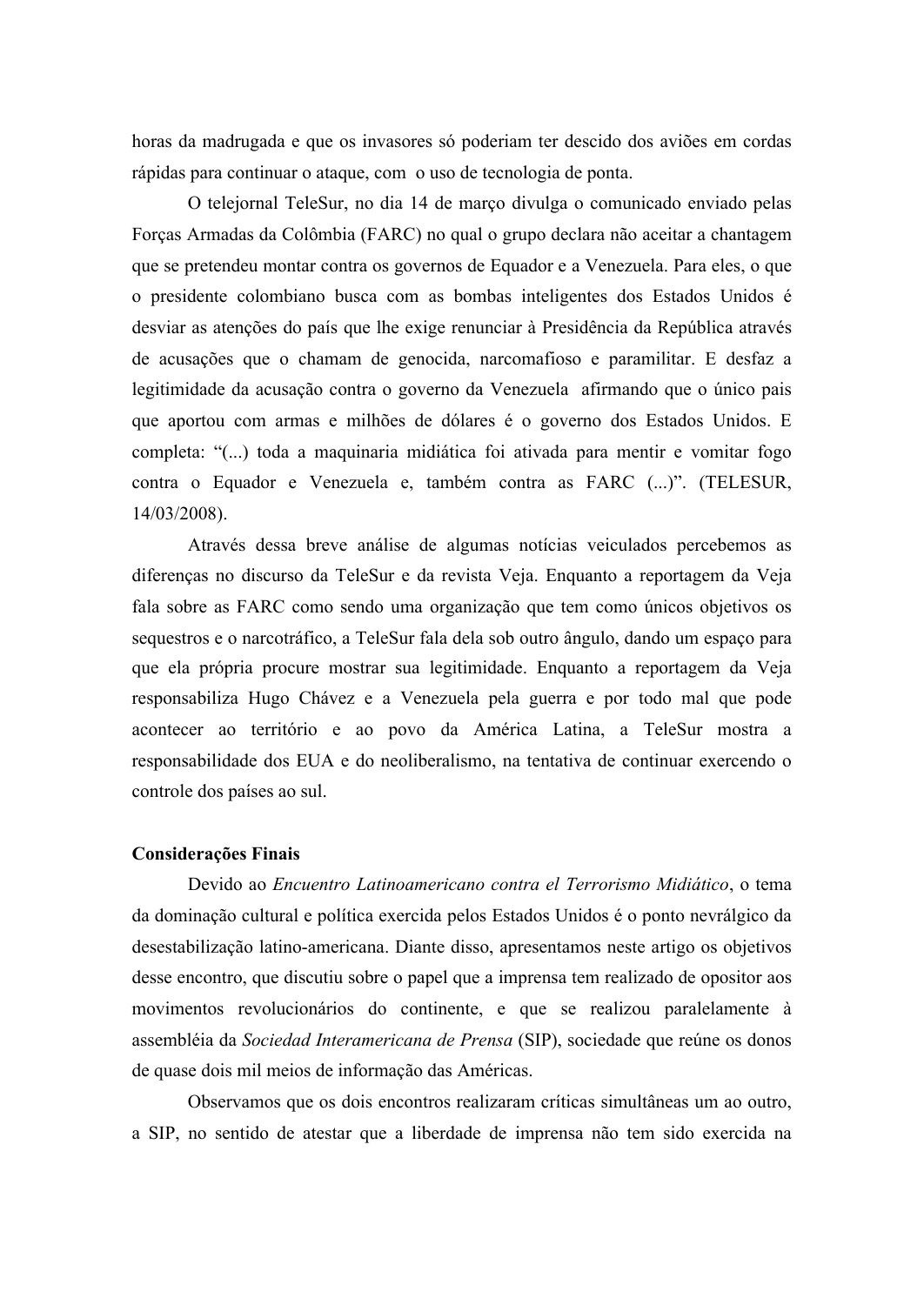América Latina, versus o Encuentro Latinoamericano contra el Terrorismo Midiático, no sentido de mostrar que um dos principais responsáveis pelo imperialismo noticioso que ocorre no continente é a própria SIP. Poucos meios de comunicação brasileiros entraram nessa discussão e, decorrente de breve levantamento de alguns jornais, vimos que não foram imparciais em sua divulgação.

Tendo colocado o tema em pauta, procuramos falar sobre alguns elementos conceituais, que mostram como se dá a dominação cultural dos países latino-americanos por parte dos Estados Unidos. Além de mostrar como os meios de comunicação, historicamente, se tranformaram em formadores de opinião.

Para verificar as diferenças entre a TeleSur e os meios de comunicação tradicionais, escolhemos analisar o modo como um tema muito divulgado pela mídia e que faz parte de um importante momento comunicacional do continente foi veiculado: o conflito ocorrido entre o Equador e a Colômbia na primeira semana de março de 2008 devido ao bombardeamento de uma base das FARC pela Colômbia em território equatoriano. A análise possibilitou a percepção da tendenciosidade dos meios de comunicação, na medida em que verificamos que o mesmo assunto foi tratado de maneira totalmente diferente na TeleSur e na Veja, mídia brasileira escolhida para realizar o contraponto. É nesse momento que nos questionamos: qual é a realidade que as pessoas vêem através da mídia? Será que só enxergam o que querem ver? Ou será a carência de "novos olhares" que faz com que determinada forma de entender a realidade seja aceita?

Parece que o passo na direção de um outro jornalismo só será dado no momento em que a realidade presente nos meios de comunicação passar a ser a realidade das massas latino-americanas. A primeira impressão é de que é esse papel que a TeleSur pretende cumprir.

# Referências Bibliográficas

ALMEIDA, B. Telesur será uma TV em favor da integração dos povos, diz diretor *multinacional* Disponível http://www.piratininga.org. em: br/artigos/2005/72/betoalmeida-telesur.html. Julho de 2005. Entrevista.

BARBOSA, M. Meios de Comunicação no Brasil Pós-30: reflexões em torno da historicidade e do papel da imprensa. In: UNIrevista, vol. 1, no. 3, julho/2006.